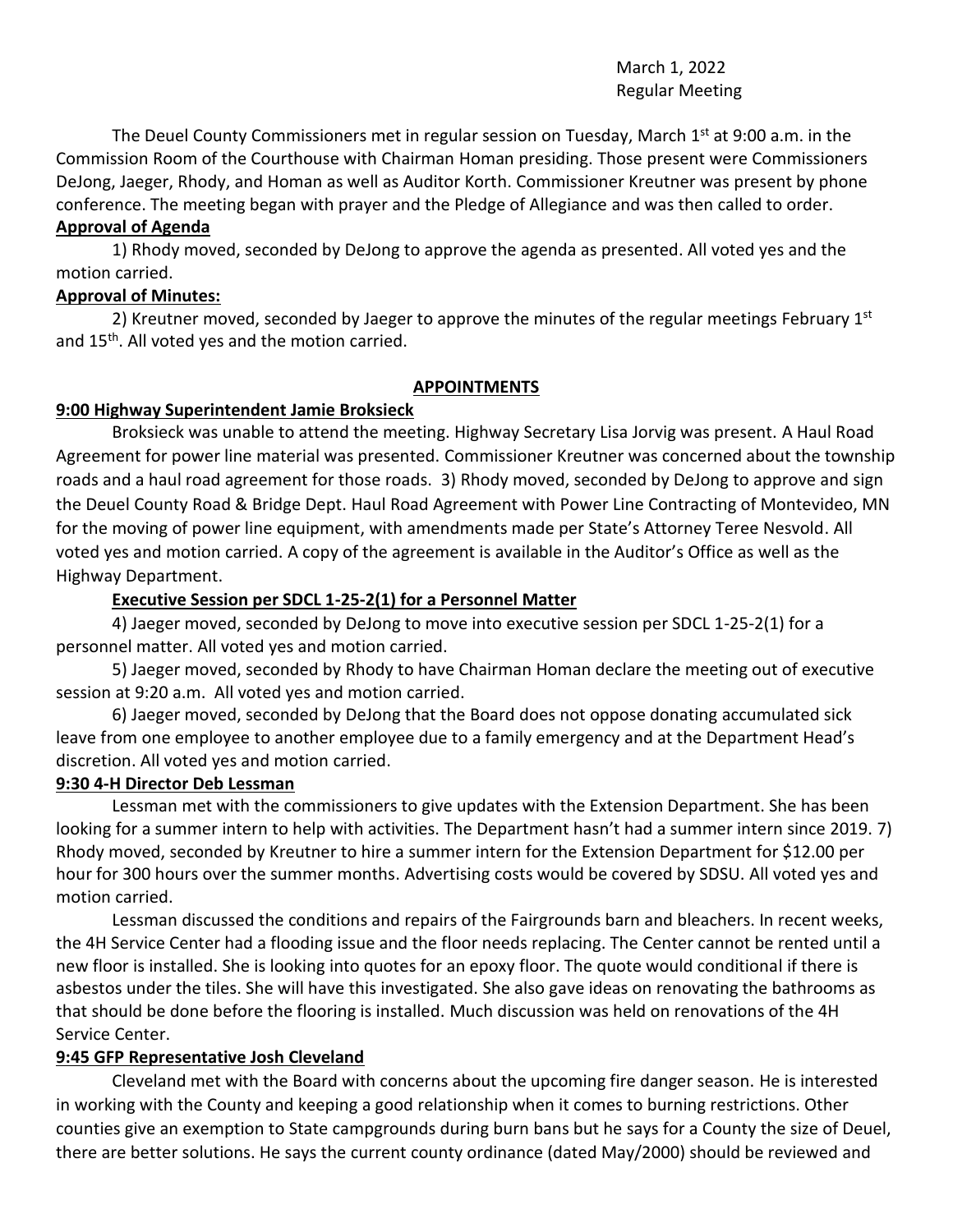updated. He suggested following the National Weather Service SD Grassland Fire Danger Maps or issue burn restrictions during extreme or red flag warnings issued for Deuel County. He has concerns with burn bans in the county following the old ordinance where fires need to be covered. Comments were made that other than just the State Campground at Lake Cochrane, perhaps other lake campgrounds could benefit from an updated ordinance as well. Cleveland will work to get sample ordinances to Auditor Korth from other smaller counties like Deuel to work towards updating the May 2000 Ordinance. State's Attorney Nesvold was present for discussion and will help draft an ordinance that is satisfactory to all interested. Notification of a public hearing and adoption of a new ordinance is intended to be completed prior to the upcoming camping season.

# **10:00 Emergency Manager Sheila Monnier**

Monnier was unable to attend the meeting. Auditor Korth gave the information for all travel requests. 8) Rhody moved, seconded by DeJong to approve the following travel requests: EM Monnier to Mitchell March 9<sup>th</sup> and 10<sup>th</sup> for Training and Pierre April 12<sup>th</sup> for Active Shooter Training; Monnier and Auditor Korth will be traveling for one day cybersecurity training in Sioux Falls March  $11<sup>th</sup>$ ; And for county officials to attend the Sioux Valley Commission meeting held in Clark, SD on March 23, 2022; and for officials to attend Spring Workshop May 3<sup>rd</sup> and 4<sup>th</sup> in Pierre, SD and deputies to attend Deputy Workshop in Pierre June 22, 2022. All voted yes and motion carried.

## **10:10 Public Comment**

There was no public voice at this meeting.

## **10:15 State's Attorney Teree Nesvold**

Nesvold met with the commissioners on updates. She presented a quit claim deed for property transferred between government entities with no consideration. 9) DeJong moved, seconded by Jaeger to approve the quit claim deed transfer of W1/2 of Lot 9 and Lot 10 in Block 7, Original Plat, Town of Astoria, Deuel County, South Dakota to the City of Astoria with no consideration and transfer fee pursuant to SDCL 43- 4-22(2) and SDCL 6-5-1. All voted yes and motion carried.

Further discussion was held on third floor security in the Courthouse. The Board and Auditor viewed the area and the discussed the ideas Nesvold and Commissioner Jaeger explained. Jaeger commented funds are available through the State of South Dakota and UJS for court security.

### **UNFINISHED BUSINESS**

There was no unfinished business this meeting.

### **NEW BUSINESS**

### **Travel Requests; Annual Financial Report; ARPA Funds**

Travel requests were approved during EM Monnier's appointment.

The Annual Financial Report for 2021 is near completion and is being reviewed by Legislative Audit. The final report will be available for review at the Deuel County Auditor's Office and will be approved at next Commission Meeting. It will also be published in The Courier before March 31st, 2022.

ARPA Funds were discussed. Discussion was held on keeping things simple and within guidelines along with sharing ideas with other counties. The Commissioners will have further discussion with other counties at the Sioux Valley Commission Meeting in Clark on March 23<sup>rd</sup>.

# **APPROVAL OF WARRANTS:**

 10) Rhody moved, seconded by DeJong to approve all warrants as presented and those paid early to avoid service charge. All voted yes and the motion carried. *Warrants To:* A&B Business Solutions 332.45 Supplies, A-Ox Welding Supply Company In 461.00 Rental/Supplies, Appeara 394.11 Rental, Bjerke Sanitation 285.00 Garbage, Bratland Law